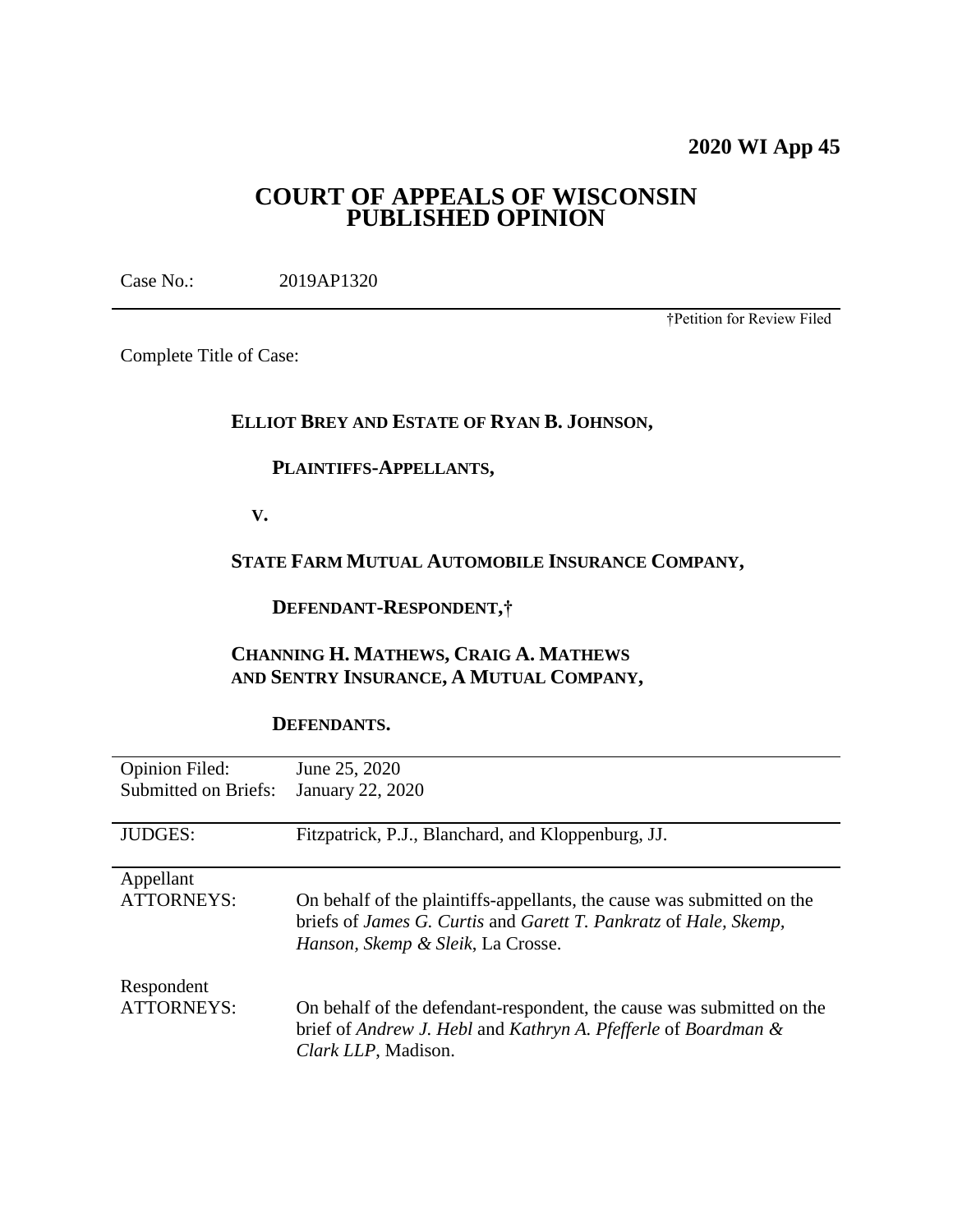# **2020 WI App 45**

# **COURT OF APPEALS DECISION DATED AND FILED**

#### **June 25, 2020**

**Sheila T. Reiff Clerk of Court of Appeals**

#### **NOTICE**

**This opinion is subject to further editing. If published, the official version will appear in the bound volume of the Official Reports.** 

**A party may file with the Supreme Court a petition to review an adverse decision by the Court of Appeals.** *See* **WIS. STAT. § 808.10 and RULE 809.62.** 

**Appeal No. 2019AP1320 Cir. Ct. No. 2015CV223**

## **STATE OF WISCONSIN IN COURT OF APPEALS**

**ELLIOT BREY AND ESTATE OF RYAN B. JOHNSON,**

 **PLAINTIFFS-APPELLANTS,**

 **V.**

**STATE FARM MUTUAL AUTOMOBILE INSURANCE COMPANY,**

 **DEFENDANT-RESPONDENT,**

**CHANNING H. MATHEWS, CRAIG A. MATHEWS AND SENTRY INSURANCE, A MUTUAL COMPANY,**

 **DEFENDANTS.**

APPEAL from an order of the circuit court for Monroe County: RICHARD A. RADCLIFFE, Judge. *Reversed and cause remanded for further proceedings.*

Before Fitzpatrick, P.J., Blanchard, and Kloppenburg, JJ.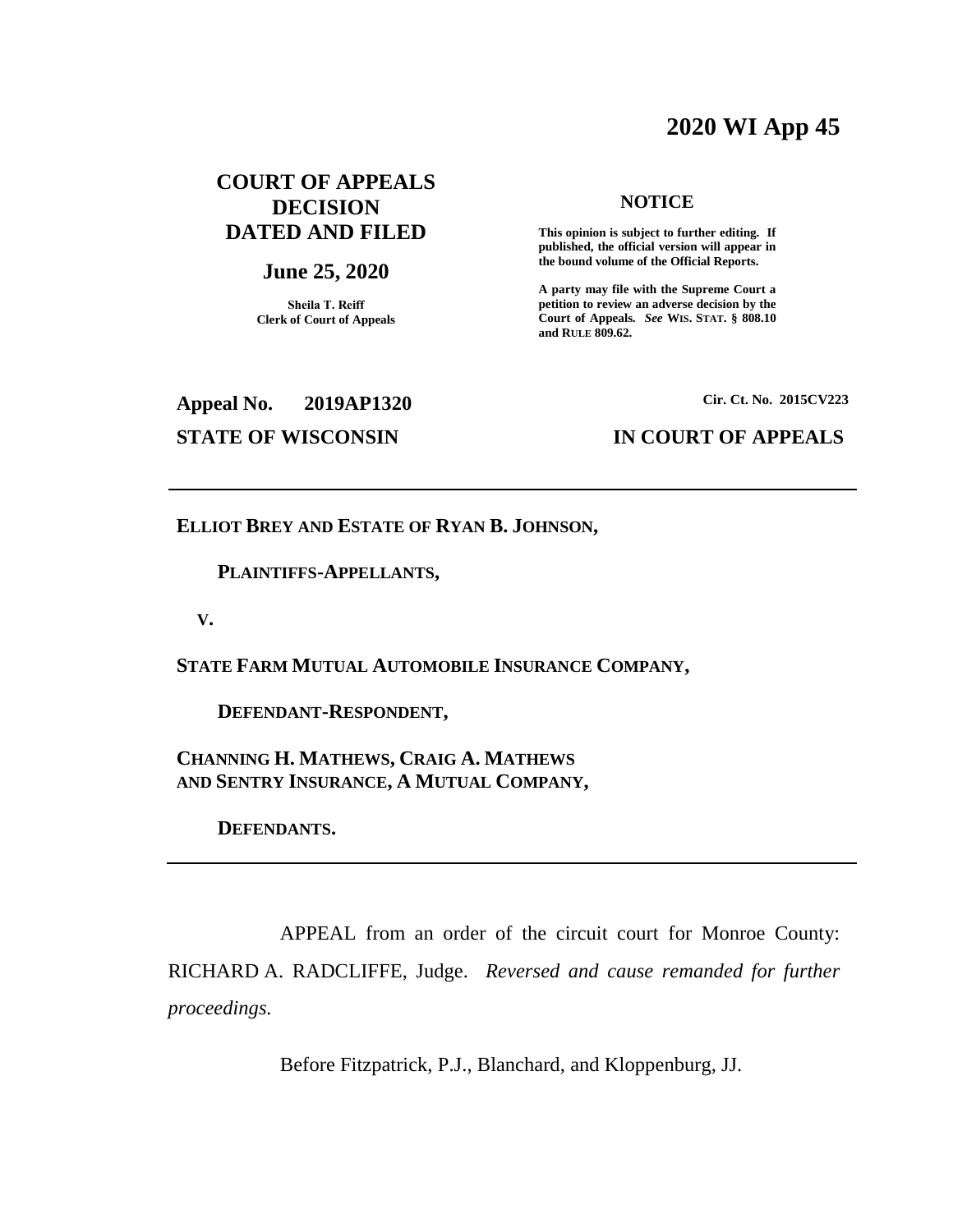¶1 FITZPATRICK, P.J. Elliot Brey brought suit in the Monroe County Circuit Court against State Farm Mutual Automobile Insurance Company seeking to recover underinsured motorist benefits based on the death of Elliot's father, Ryan Johnson, who died from injuries sustained in a motor vehicle accident.<sup>1</sup> Elliot is an insured under the State Farm policy, but Johnson was not. Elliot and State Farm agree that a provision of the State Farm policy requires that *an insured* suffer "bodily injury" for there to be UIM coverage,<sup>2</sup> and they also agree that while Johnson suffered "bodily injury" as defined in the State Farm policy, Elliot did not. As a result, Elliot and State Farm also agree that the State Farm UIM insured requirement bars UIM coverage for Elliot's claims. Nonetheless, Elliot argues that his UIM claim against State Farm does not fail because, pursuant to WIS. STAT. § 632.32(1) and  $(2)(d)$   $(2017-18)$ ,<sup>3</sup> the UIM insured requirement in the State Farm policy is void and unenforceable.

¶2 The circuit court disagreed with Elliot's argument and granted summary judgment to State Farm dismissing Elliot's UIM claim. We conclude that

 $\overline{a}$ 

<sup>3</sup> All references to the Wisconsin Statutes are to the 2017-18 version unless otherwise noted.

<sup>&</sup>lt;sup>1</sup> Consistent with the briefing of the parties, we will refer to underinsured motorist coverage as "UIM coverage." For ease of reading, we will refer to Elliot Brey as "Elliot" and the respondent as "State Farm."

 $2^2$  For ease of reading, we will sometimes refer to this provision in the State Farm policy as the "UIM insured requirement."

WISCONSIN STAT. § 632.32(1) states: "Except as otherwise provided, this section applies to every policy of insurance issued or delivered in this state against the insured's liability for loss or damage resulting from accident caused by any motor vehicle, whether the loss or damage is to property or to a person."

WISCONSIN STAT. § 632.32(2)(d) states: "'Underinsured motorist coverage' means coverage for the protection of persons insured under that coverage who are legally entitled to recover damages for bodily injury, death, sickness, or disease from owners or operators of underinsured motor vehicles."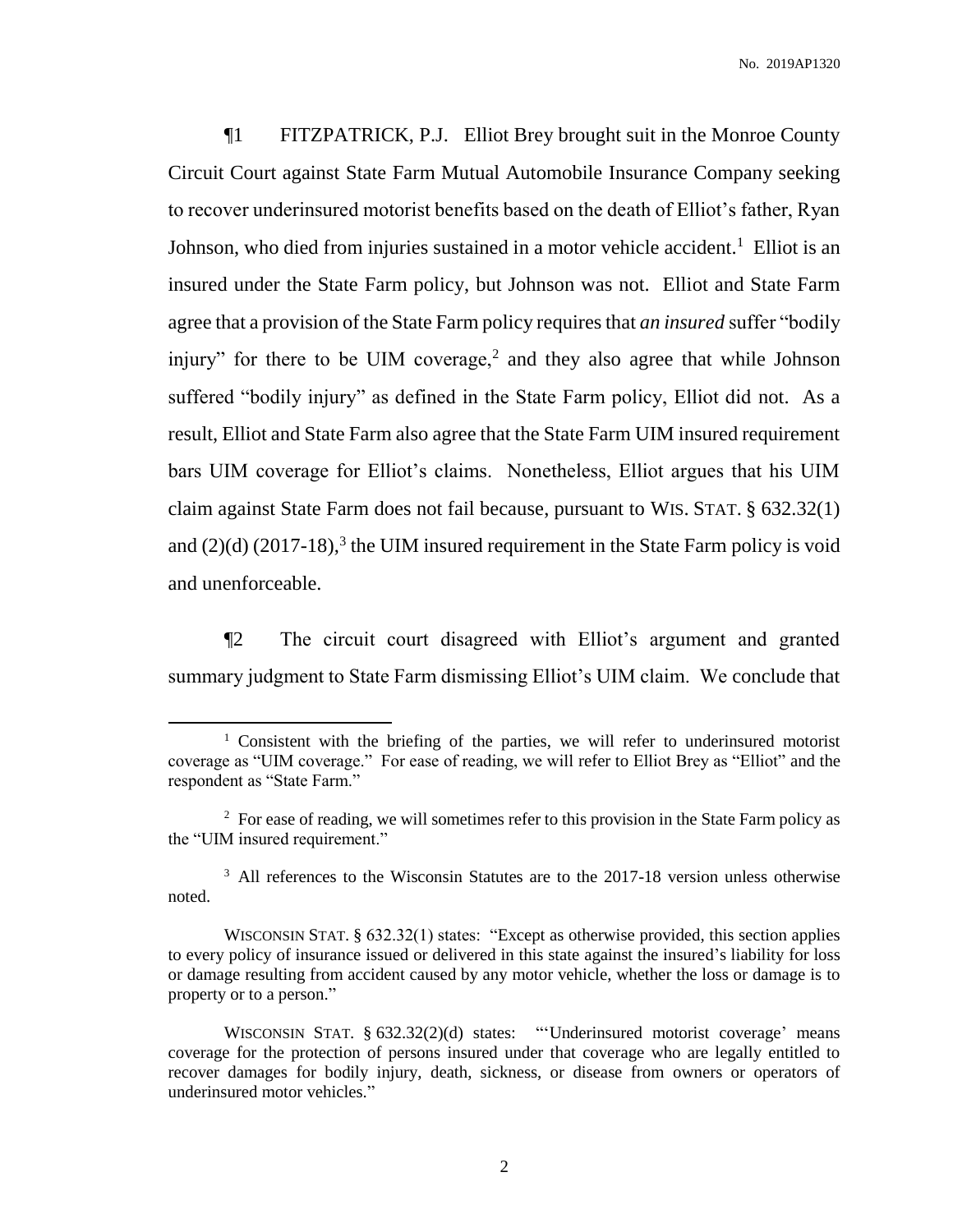the UIM insured requirement which bars Elliot's UIM claim is void and unenforceable pursuant to the operation of WIS. STAT.  $\S 632.32(1)$  and  $(2)(d)$ . Those statutory subparts do not allow for a UIM policy provision which demands that bodily injury must be sustained by an insured for there to be UIM coverage. Accordingly, we reverse the order of summary judgment and remand this matter to the circuit court with directions to grant summary judgment in favor of Elliot on the question of UIM coverage.

#### **BACKGROUND**

¶3 There is no dispute regarding the following material facts.

¶4 Ryan Johnson was the passenger in a vehicle driven by Channing Mathews which was involved in an accident. Johnson sustained fatal injuries in that accident. Johnson is survived by his minor child, Elliot.

¶5 At the time of Johnson's death, Elliot lived with his mother, Hannah Brey. Hannah is a named insured under the automobile liability policy issued by State Farm, and that policy includes UIM coverage.

¶6 The State Farm policy provides, in pertinent part, the following with regard to UIM coverage:

> *We* will pay compensatory damages for *bodily injury* an *insured* is legally entitled to recover from the owner or driver of an *underinsured motor vehicle*. The *bodily injury* must be:

> > 1. sustained by an *insured*; and

2. caused by an accident that involves the ownership, maintenance, or use of an *underinsured motor vehicle* as a motor vehicle.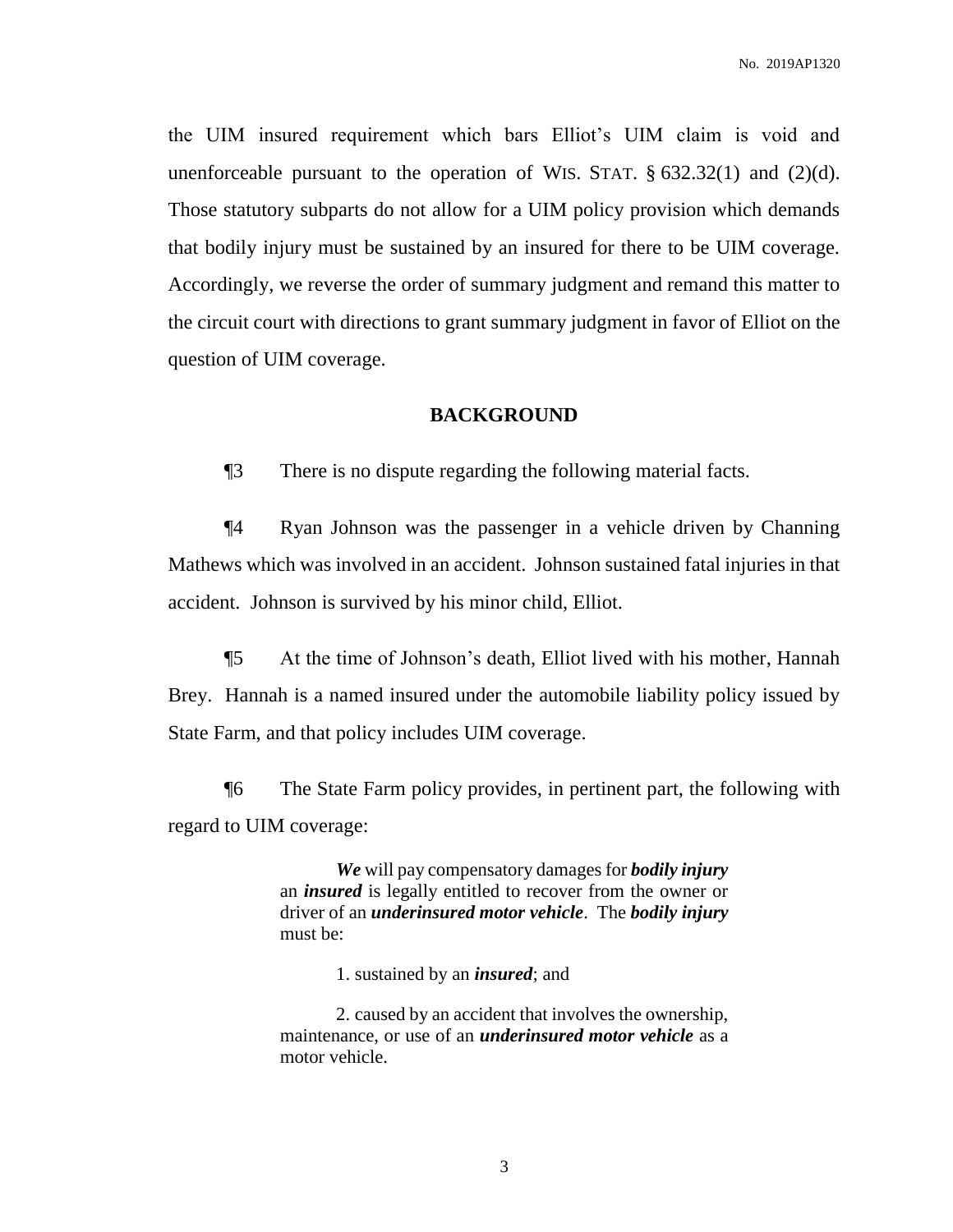¶7 As stated, Elliot is an insured under the State Farm policy for purposes of UIM coverage. Johnson was not an insured under the policy. Also germane to State Farm's UIM policy provision, Elliot and State Farm do not dispute that: the accident that caused Johnson's death involved the use of a motor vehicle; the vehicle Channing was driving at the time of the accident was an "underinsured motor vehicle" as defined in the State Farm policy; and only Johnson sustained "bodily injury" as defined in in the State Farm policy. Based on those undisputed facts, the sole policy language impediment to Elliot's UIM claim is the requirement in the State Farm UIM provision that the "bodily injury must be … sustained by an insured."

¶8 Elliot filed a complaint against State Farm seeking to recover, under the State Farm policy's UIM provision, damages Elliot sustained as a result of Johnson's wrongful death.<sup>4</sup> See WIS. STAT. § 895.04 (authorizing wrongful death actions). In that complaint, Elliot alleged that Channing negligently operated the motor vehicle, Channing's negligence was a cause of Johnson's death, and Elliot suffered a loss of monetary support from Johnson as a result of Johnson's death. Elliot further alleged that the State Farm policy provides UIM coverage for Elliot's underinsured losses.

 $\overline{a}$ 

<sup>&</sup>lt;sup>4</sup> This action was commenced with a complaint filed by Johnson's parents, Paul and Annette Johnson, against Channing Mathews, Craig Mathews (who owned the vehicle that was involved in the accident), and their individual insurers. The Johnsons sought to recover damages for Channing's alleged negligence in operating the motor vehicle at the time of the accident. The circuit court granted Elliot's motion to intervene in the Johnsons' action and concluded that any wrongful death recovery belongs to Elliot and not the Johnsons. The Johnsons were later dismissed as plaintiffs in the action, and the Johnsons play no part in this appeal.

In addition to Elliot's claim against State Farm, Elliot and the Estate of Ryan Johnson filed suit against Channing Mathews and Mathews' liability insurer, Sentry Insurance Company. Those claims against Mathews and Sentry Insurance are not at issue in this appeal.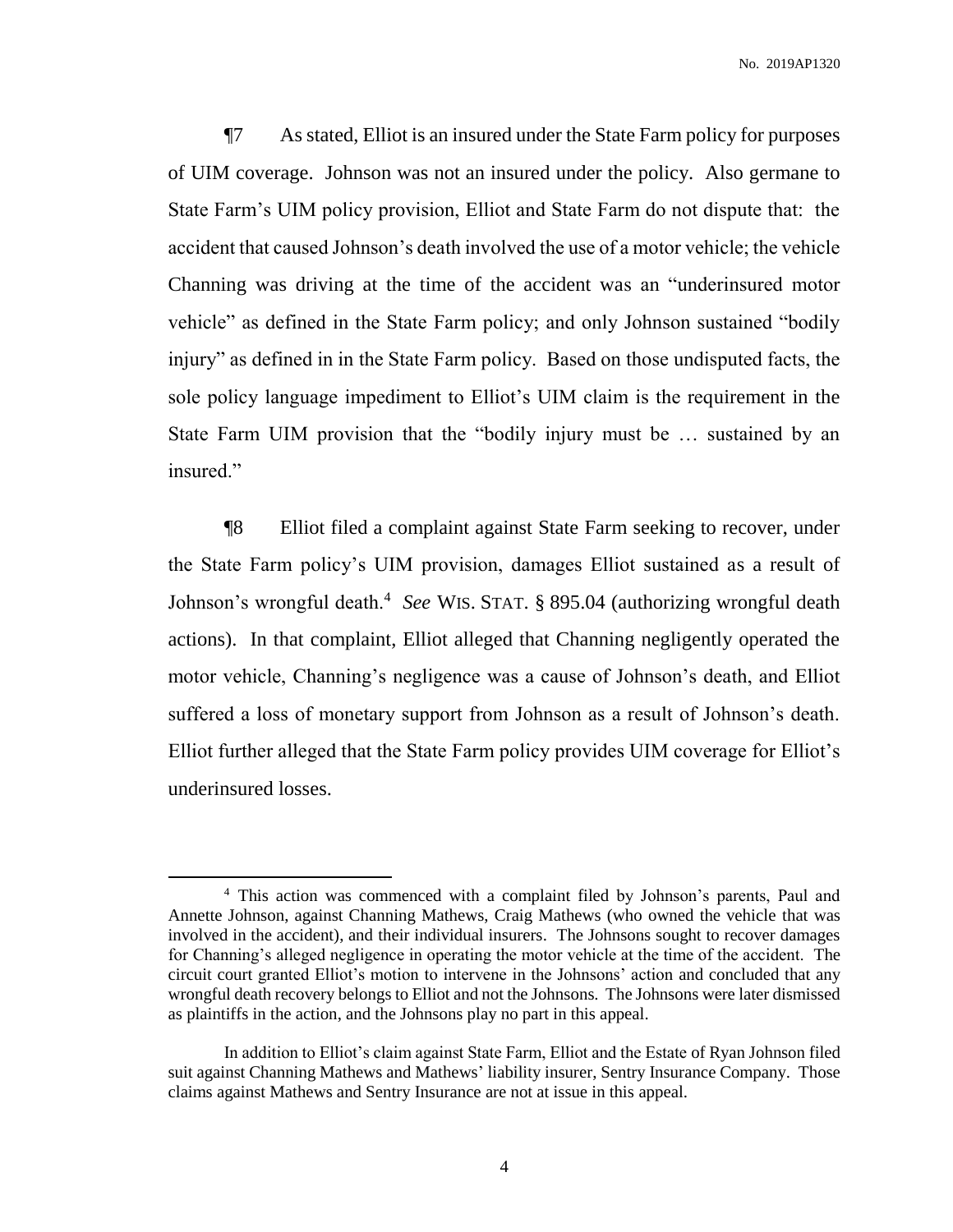¶9 State Farm requested that that issues concerning coverage be bifurcated from issues of liability and damages. The circuit court granted State Farm's motion and stayed proceedings on issues of liability and damages.

¶10 State Farm and Elliot each filed a motion for summary judgment on the issue of UIM coverage for Elliot's claims. The circuit court concluded that the State Farm policy does not provide UIM coverage for Elliot's claims, granted summary judgment in favor of State Farm, and denied Elliot's motion for summary judgment. Elliot appeals.

#### **DISCUSSION**

¶11 We now summarize our standard of review, summary judgment methodology, and the principles that govern the interpretation of statutes. We then analyze the requirements of WIS. STAT. § 632.32(1), apply a plain language interpretation to § 632.32(2)(d), and explain why we reject State Farm's arguments.

# **I. Standard of Review, Summary Judgment Methodology, and Interpretation of Statutes.**

¶12 This court reviews a grant of summary judgment de novo, using the same methodology employed by the circuit court. *Bank of N.Y. Mellon v. Klomsten*, 2018 WI App 25, ¶31, 381 Wis. 2d 218, 911 N.W.2d 364. Summary judgment is proper, and the moving party is entitled to judgment as a matter of law, "if the pleadings, depositions, answers to interrogatories, and admissions on file, together with the affidavits, if any, show that there is no genuine issue as to any material fact and that the moving party is entitled to a judgment as a matter of law." WIS. STAT. § 802.08(2); *see Bank of N.Y. Mellon*, 381 Wis. 2d 218, ¶31. In this case, because there are no disputed material facts, we must determine which party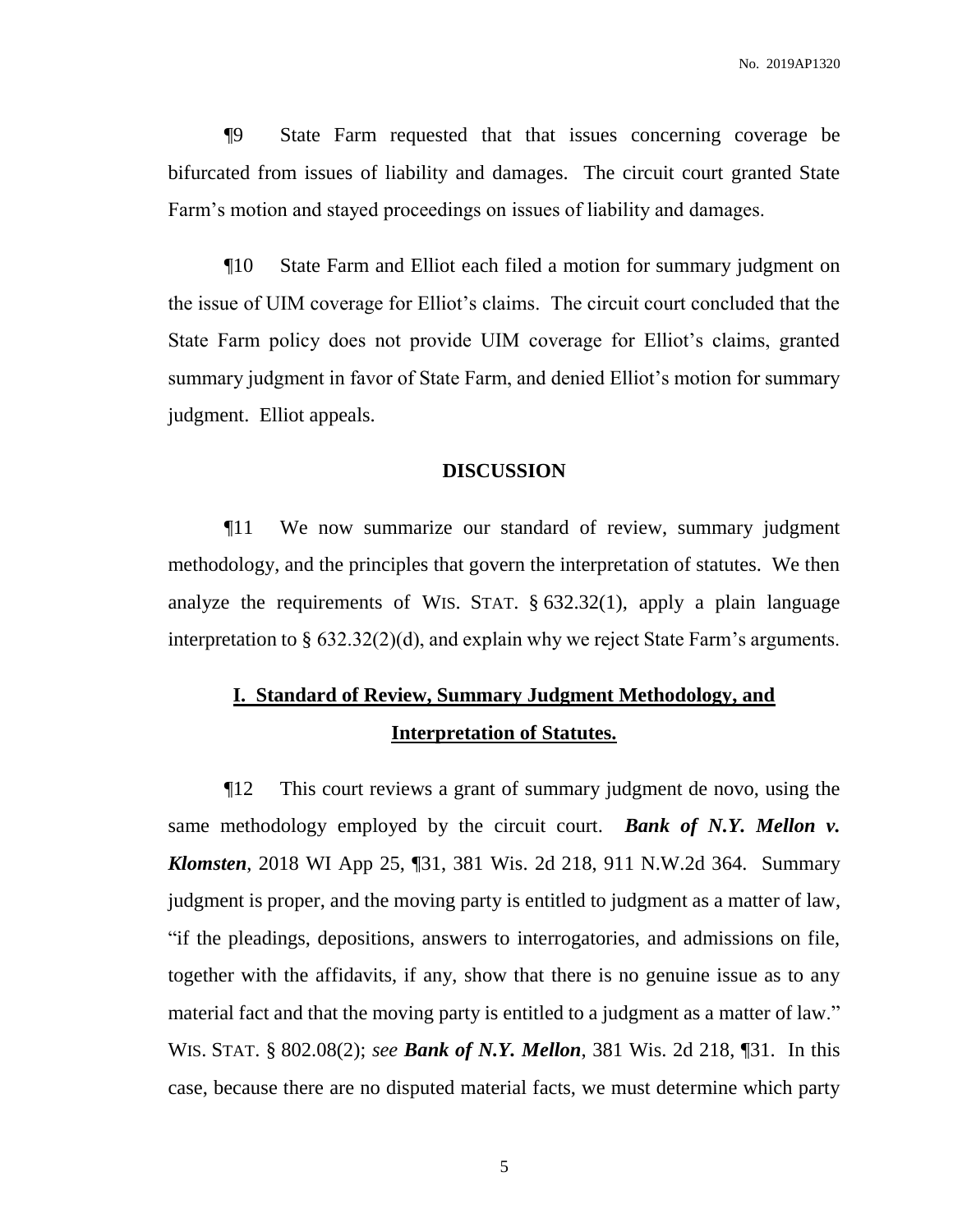is entitled to judgment as a matter of law. Sec. 802.08(2); *Town of Grant v. Portage Cty.*, 2017 WI App 69, ¶12, 378 Wis. 2d 289, 903 N.W.2d 152.

¶13 This appeal requires us to interpret a statute. The interpretation of a statute is a question of law that we determine independently of the decision of the circuit court. *Pasko v. City of Milwaukee*, 2002 WI 33, ¶23, 252 Wis. 2d 1, 643 N.W.2d 72. "[T]he purpose of statutory interpretation is to determine what the statute means so that it may be given its full, proper, and intended effect." *State ex rel. Kalal v. Circuit Court for Dane Cty.*, 2004 WI 58, ¶44, 271 Wis. 2d 633, 681 N.W.2d 110. "We assume that the legislature's intent is expressed in the statutory language." *Id.* Accordingly, "statutory interpretation 'begins with the language of the statute.'" *Id.*, ¶45 (quoted source omitted). "If the meaning of the statute is plain, we ordinarily stop the inquiry." *Id.* (quoted source omitted). Our supreme court further notes:

> Context is important to meaning. So, too, is the structure of the statute in which the operative language appears. Therefore, statutory language is interpreted in the context in which it is used; not in isolation but as part of a whole; in relation to the language of surrounding or closelyrelated statutes; and reasonably, to avoid absurd or unreasonable results.

Id., [46. Statutory language is given its common, ordinary, and accepted meaning, except that technical or specially defined words are given their technical or special definitions. *State v. Warbelton*, 2008 WI App 42, ¶13, 308 Wis. 2d 459, 747 N.W.2d 717; *see* WIS. STAT. § 990.01(1).

¶14 In addition, courts should not add words to, or subtract words from, a statute to give it a certain meaning. *See State ex rel. Zignego v. Wisconsin Elections Comm'n*, 2020 WI App 17, ¶35, 391 Wis. 2d 441, 941 N.W.2d 284; *see also Dawson v. Town of Jackson*, 2011 WI 77, ¶42, 336 Wis. 2d 318, 801 N.W.2d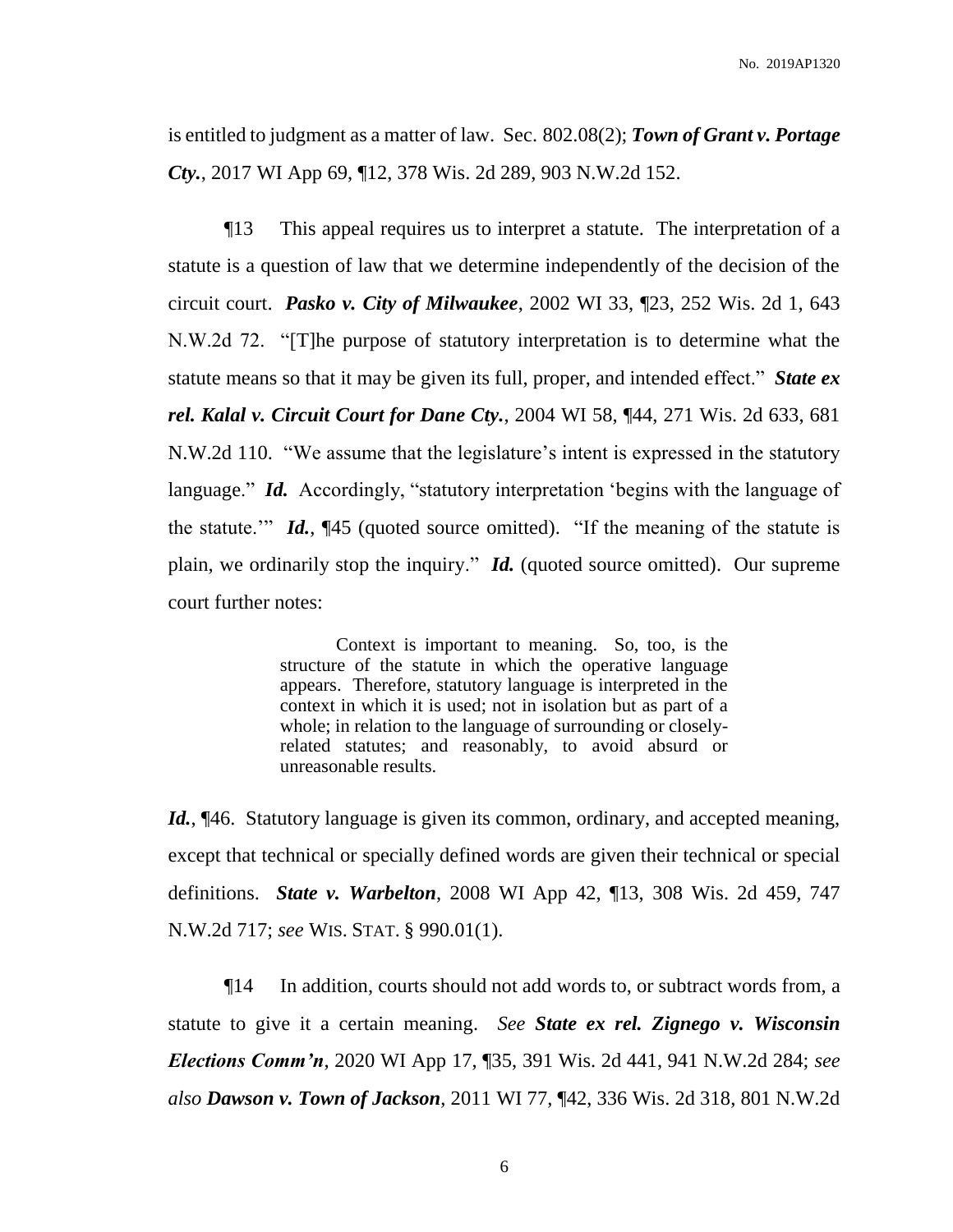316 (stating "[w]e decline to read into the statute words the legislature did not see fit to write").

#### **II. Analysis.**

¶15 As noted, the parties agree that the pertinent terms of the State Farm policy bar UIM coverage for Elliot's wrongful death claim. This is solely because the UIM insured requirement restricts UIM coverage to instances in which there is bodily injury *and* an insured has sustained that bodily injury. Elliot does not comply with these requirements because Elliot, who is an insured under the State Farm policy, did not sustain bodily injury and Johnson, who did sustain bodily injury, was not an insured under the policy.

¶16 Elliot argues, however, that the State Farm policy's UIM coverage limitation to "insureds" who have sustained "bodily injury" is void and unenforceable pursuant to WIS. STAT.  $\S 632.32(1)$  and (2)(d). We now consider whether the UIM insured requirement violates the requirements of § 632.32(1) and (2)(d) and, as a result, is void and unenforceable under the terms of those statutory subparts.<sup>5</sup>

#### **A. Requirements of WIS. STAT. § 632.32(1).**

¶17 We begin our analysis by considering the requirements of WIS. STAT. § 632.32(1), which we now repeat: "Except as otherwise provided, this section applies to every policy of insurance issued or delivered in this state against the insured's liability for loss or damage resulting from accident caused by any motor

 $\overline{a}$ 

<sup>&</sup>lt;sup>5</sup> Because the parties do not dispute the meaning of State Farm's UIM provision, we need not interpret it. *See State Farm Mut. Auto. Ins. Co. v. Hunt*, 2014 WI App 115, ¶13, 358 Wis. 2d 379, 856 N.W.2d 633.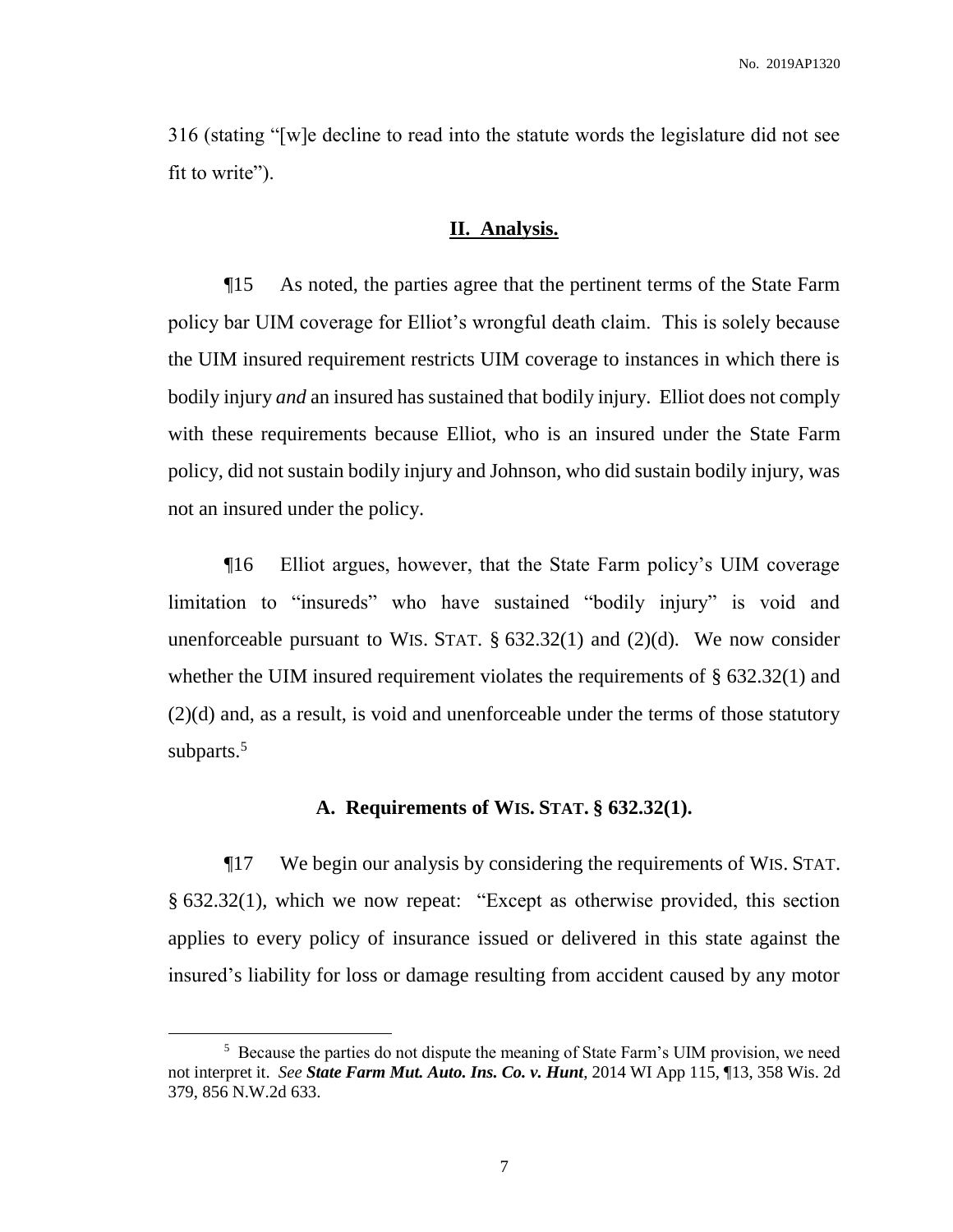vehicle, whether the loss or damage is to property or to a person." State Farm does not dispute that § 632.32(1) applies to the State Farm policy in light of the fact that the policy was issued in Wisconsin and concerns motor vehicle insurance. State Farm also does not dispute that, in providing UIM coverage, it is required to comply with the provisions of § 632.32.

¶18 "Every policy of auto insurance issued in Wisconsin must provide at least as much protection" as is required by the subparts of WIS. STAT. § 632.32. *Wegner v. Heritage Mut. Ins. Co.*, 173 Wis. 2d 118, 124, 496 N.W.2d 140 (Ct. App. 1992). Put another way, an insurance policy may not provide less coverage than is required by § 632.32, but the policy may expand the coverage required by that statute. *Trampf v. Prudential Prop. & Cas. Co.*, 199 Wis. 2d 380, 386, 544 N.W.2d 596 (Ct. App. 1996); *see State Farm Mut. Auto. Ins. Co. v. Hunt*, 2014 WI App. 115, ¶13, 358 Wis. 2d 379, 856 N.W.2d 633; *see also Stone v. Acuity*, 2008 WI 30, ¶32, 308 Wis. 2d 558, 747 N.W.2d 149 (stating that § 632.32 must be construed broadly so as to increase rather than limit coverage). For those reasons, any automobile insurance policy provision that causes the policy to provide less coverage than that required by § 632.32 is "void," "without effect" and "invalid." *See Trampf*, 199 Wis. 2d at 386-87.

¶19 We continue our analysis by applying a plain language interpretation of WIS. STAT. § 632.32(2)(d).

#### **B. Plain Language Interpretation of WIS. STAT. § 632.32(2)(d).**

 $\P$ 20 WISCONSIN STAT. § 632.32(2)(d) is a subpart of § 632.32, which concerns UIM coverage. The purpose of UIM coverage is to put the insured in the same position he or she would have occupied had the tortfeasor's liability limits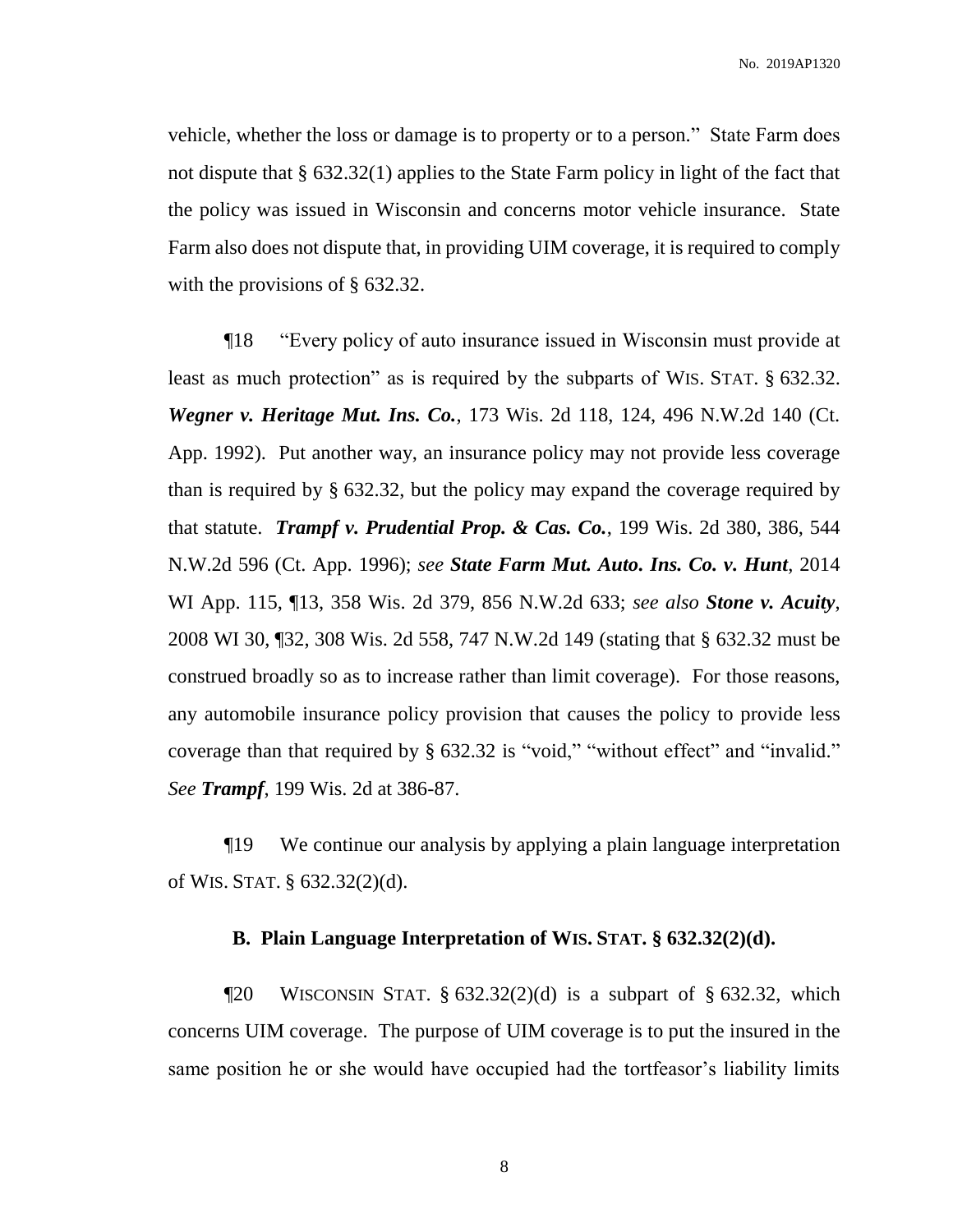No. 2019AP1320

been the same as the UIM limits purchased by the insured. *Dowhower v. West Bend Mut. Ins. Co.*, 2000 WI 73, ¶18, 236 Wis. 2d 113, 613 N.W.2d 557.

¶21 The parties both contend that the language of WIS. STAT. § 632.32(2)(d) is not ambiguous, but each argues that it prevails under a plain language interpretation of that subpart. We agree with the parties that the language of § 632.32(2)(d) is not ambiguous. "[A] statute is ambiguous if it is capable of being understood by reasonably well-informed persons in two or more senses." *Kalal*, 271 Wis. 2d 633, ¶47.

¶22 We repeat the pertinent terms of WIS. STAT. § 632.32(2)(d) for context: "'[u]nderinsured motorist coverage' means coverage for the protection of persons insured under that coverage who are legally entitled to recover damages for bodily injury [or] death ... from owners or operators of underinsured motor vehicles." This is an unambiguous statement establishing that UIM coverage protects any person who meets three requirements: (1) the person who makes the UIM claim must be an insured under the UIM coverage of the policy; (2) that person must be legally entitled to recover damages for bodily injury or death; and (3) that person must be legally entitled to recover from an owner or operator of an underinsured motor vehicle. We see no language in § 632.32(2)(d) which allows an insurer to require that UIM coverage be limited to insureds who sustain bodily injury or death.

¶23 Nonetheless, State Farm argues that the "more reasonable reading" of WIS. STAT. § 632.32(2)(d) is to interpret its language as meaning that *an insured* must sustain bodily injury. State Farm asserts that "it is clear" that the phrase "bodily injury [or] death" in § 632.32(2)(d) modifies the subject of the immediately preceding phrase, "persons insured under that coverage who are legally entitled to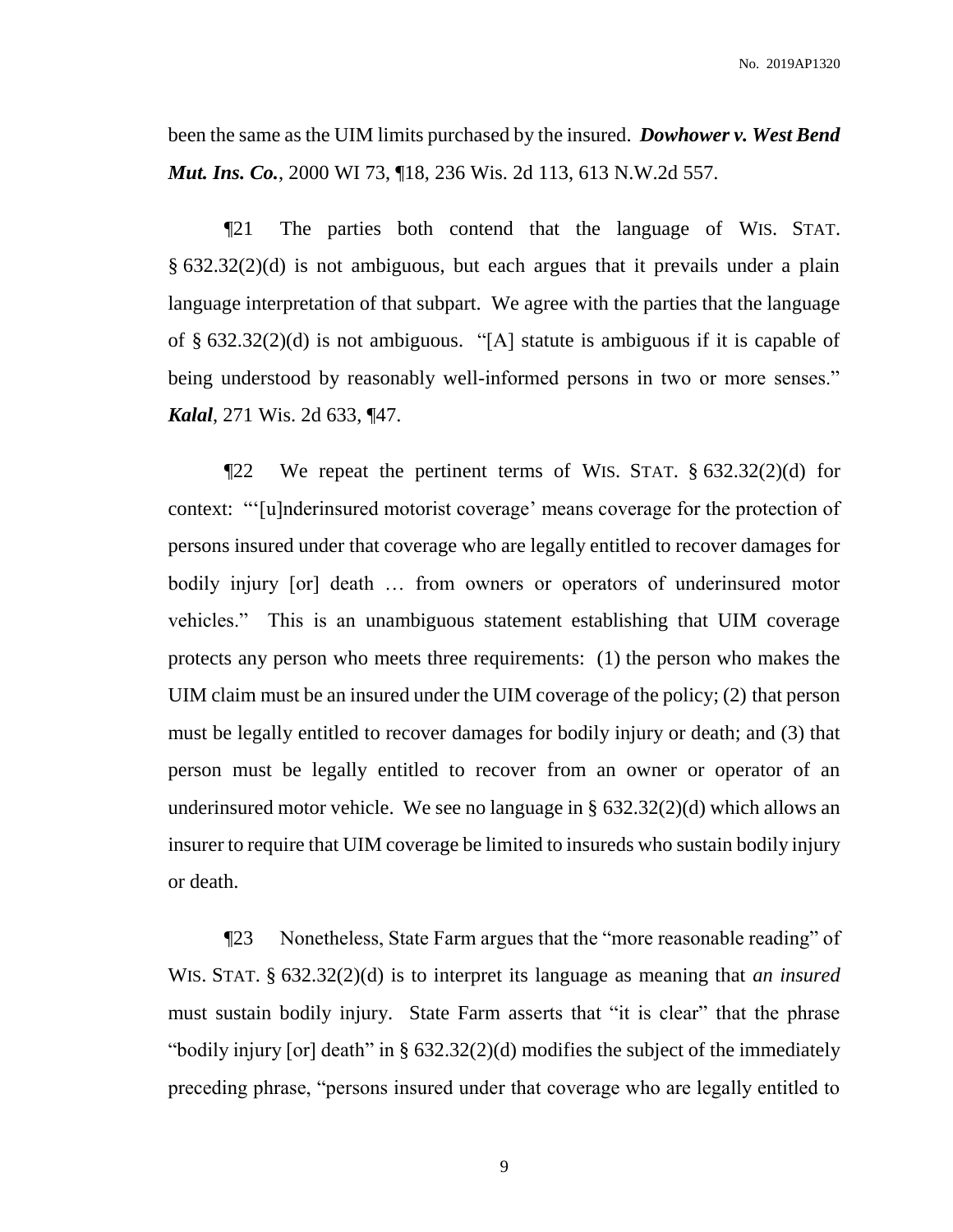recover." State Farm does not explain why that language supports the result it seeks, and we conclude that State Farm's argument demands a leap unsupported by any reasonable interpretation of the language in § 632.32(2)(d). In other words, for State Farm's argument to be correct, the statute would have to read as follows, with added language bracketed and emphasized: "'Underinsured motorist coverage' means coverage for the protection of persons insured under that coverage who are legally entitled to recover damages for *[an insured's]* bodily injury [or] death … from owners or operators of underinsured motor vehicles." We are obliged to read the statute as written, without adding language to the statute that the legislature did not see fit to write. *See Zignego*, 391 Wis. 2d 441, ¶35; *Dawson*, 336 Wis. 2d 318, ¶42. Because State Farm's argument would require us to re-write that statutory subpart, we reject State Farm's interpretation of § 632.32(2)(d).

¶24 Rather, we agree with Elliot that the unambiguous language of WIS. STAT. § 632.32(2)(d) does not restrict UIM coverage to situations in which the policy's insured has sustained bodily injury. Section 632.32(1) and (2)(d) require that automobile liability insurance policies issued in Wisconsin which contain UIM coverage must provide that coverage to any insured who is entitled to recover for *any* bodily injury which may be recovered from the owner or operator of an underinsured motor vehicle. If the legislature had intended to limit UIM coverage to only situations in which the insured had sustained bodily injury, the legislature could have done so. But, it did not, and we will not re-write § 632.32(2)(d).

¶25 Accordingly, we conclude that the State Farm policy language limiting UIM coverage to those situations in which an insured has sustained bodily injury is void and unenforceable pursuant to WIS. STAT. § 632.32(1) and (2)(d). The UIM insured requirement of the State Farm policy is the only contractual hindrance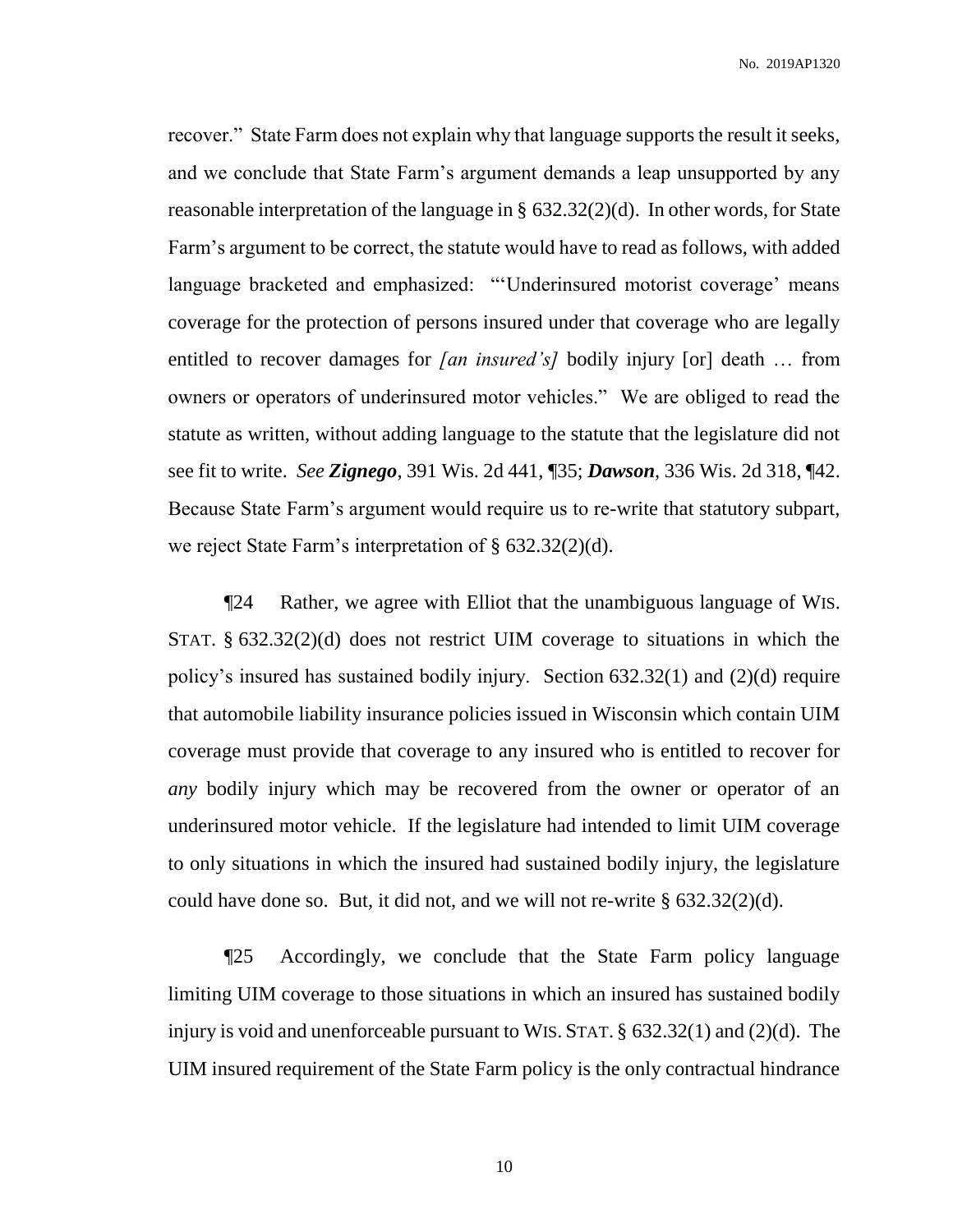to Elliot's UIM coverage claim. With that policy provision unenforceable, it then follows that Elliot is eligible to recover UIM benefits under the State Farm policy.<sup>6</sup>

#### **C. State Farm's Remaining Arguments.**

¶26 State Farm proffers unavailing arguments against our interpretation of WIS. STAT. § 632.32(2)(d) that are separate from those arguments concerning the plain language interpretation of that statutory subpart. We now discuss each argument.

#### 1. Prior Case Law Does Not Govern.

¶27 First, State Farm contends that that our opinion in *Ledman v. State Farm Mutual Automobile Insurance Company*, 230 Wis. 2d 56, 601 N.W.2d 312 (Ct. App. 1999), governs our interpretation of the current version of WIS. STAT. § 632.32(2)(d), and adopting our interpretation of § 632.32(2)(d) would "abrogate" the holding of *Ledman*. *See State v. Lossman*, 118 Wis. 2d 526, 533, 348 N.W.2d 159 (1984) (stating that the court of appeals is bound by prior precedent in published opinions). We disagree that *Ledman* governs our analysis.

¶28 In *Ledman*, the insureds sought a declaration that they were entitled to uninsured motorist (UI) coverage for the death of their daughter, who was not an insured under the relevant insurance policy.<sup>7</sup> *Ledman*, 230 Wis. 2d at 59-60. This

 $\overline{a}$ 

<sup>6</sup> State Farm also asserts, in one substantive sentence, that WIS. STAT. § 632.32(5)(f) and (g) supports its reading of the statute. We reject this argument because, as Elliot points out, those statutory subparts do not identify or define the statutory requirements for a UIM claim. Also, the purported argument is conclusory and undeveloped. *See State v. Pettit*, 171 Wis. 2d 627, 646-47, 492 N.W.2d 633 (Ct. App. 1992) (stating we do not address insufficiently developed arguments).

<sup>&</sup>lt;sup>7</sup> "Uninsured motorist coverage essentially substitutes for insurance that the tortfeasor should have had." *Nicholson v. Home Ins. Cos.*, 137 Wis. 2d 581, 592, 405 N.W.2d 327 (1987) (superseded by statute on other grounds).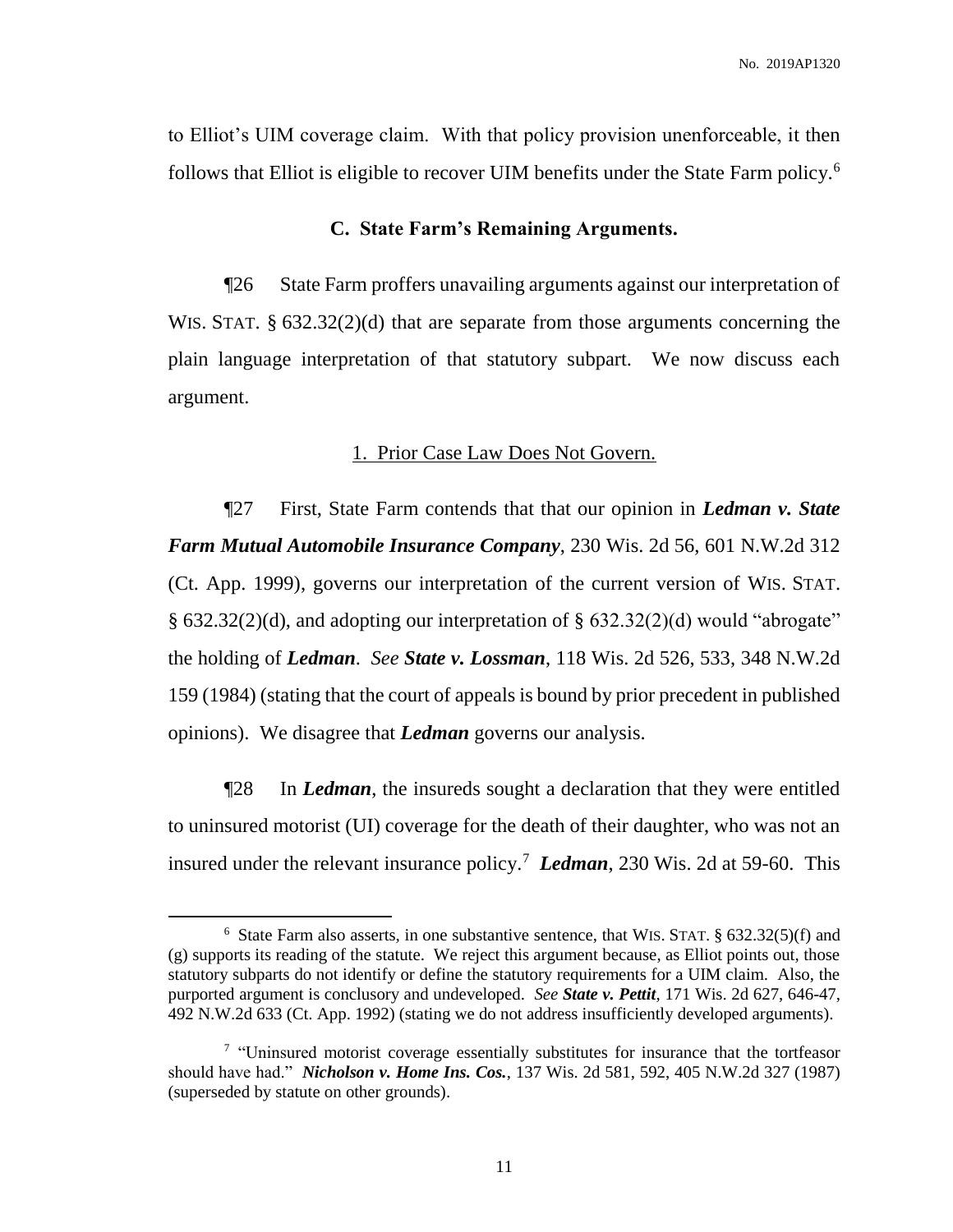court concluded that the policy, which explicitly limited coverage to situations in which an insured sustained bodily injury, did not provide coverage for the uninsured daughter's death under the policy's UI coverage provisions. *Id.* at 65-69.

¶29 The *Ledman* court was tasked with interpreting the terms of an insurance policy to determine whether the pertinent language provided coverage for the insureds' claim. The *Ledman* court did not analyze whether the policy provision, once properly construed, was made void by any statute, including the version of WIS. STAT. § 632.32 which was in effect over twenty years ago. Moreover, this court's analysis in *Ledman* did not consider the statute that we interpret.

¶30 Accordingly, we conclude that *Ledman* does not govern our analysis in the present case.

#### 2. The Result is Not Absurd.

¶31 State Farm argues against our construction of WIS. STAT. § 632.32(2)(d) on the basis of absurdity. *See, e.g., Kalal*, 271 Wis. 2d 633, ¶46 (stating that we avoid statutory interpretations that lead to absurd results). More specifically, State Farm argues that it would be absurd to conclude that there is UIM coverage under the State Farm policy for Elliot's wrongful death claim for the following reasons: (1) there would be no UIM coverage for Johnson under the State Farm policy for Johnson's bodily injury had Johnson survived the auto accident because Johnson was not an insured under the State Farm policy; and (2) Elliot's UIM claim is "solely derivative of … Johnson's potential claim," so Elliot's UIM claim fails. We reject this argument for two reasons.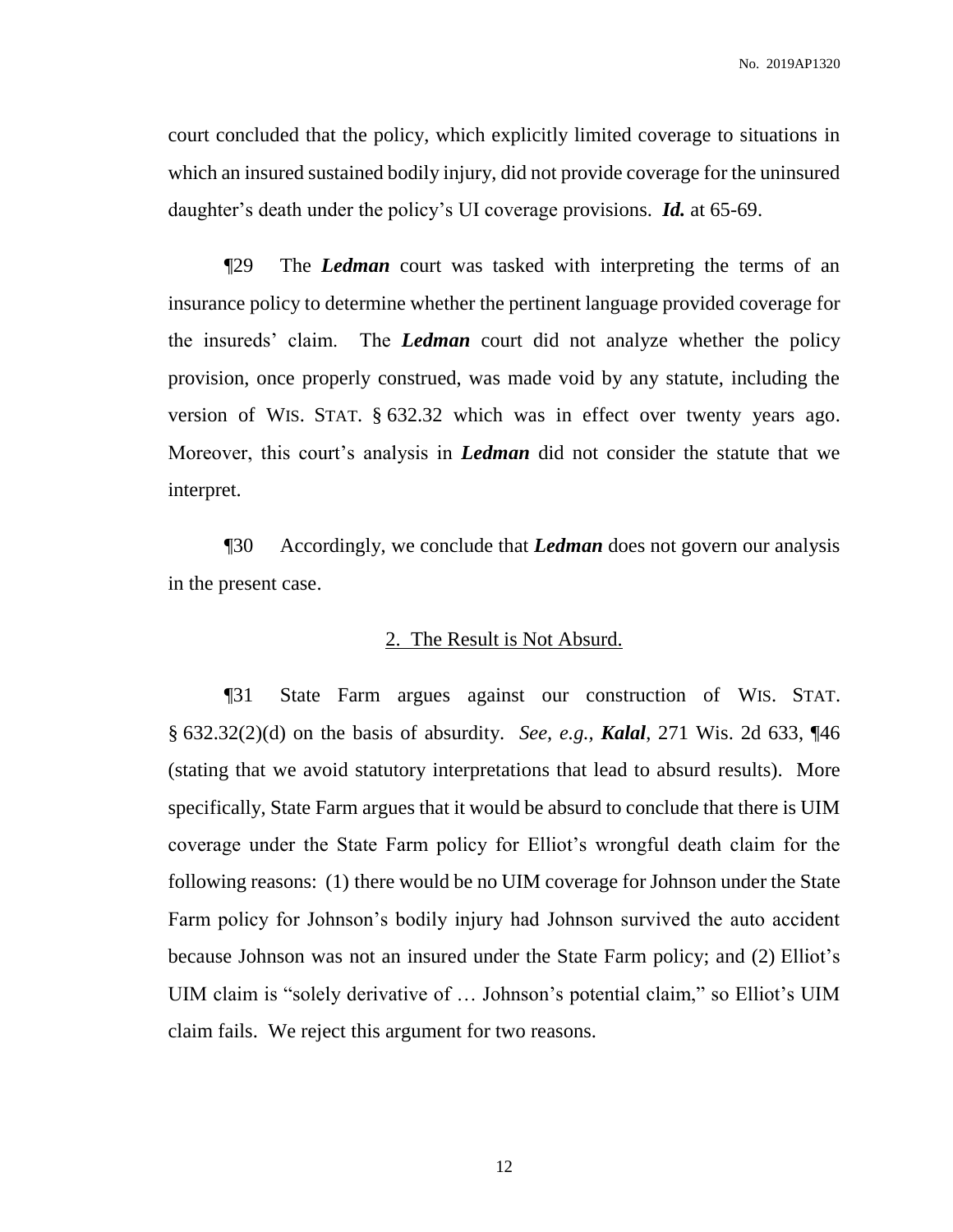¶32 First, State Farm's argument is, in effect, that Elliot loses his status as an insured under the State Farm policy because Johnson was not an insured under that policy. State Farm's argument is based on the premise that Johnson would have no UIM claim against State Farm for his own bodily injury if he survived the accident, and that is because of the uncontested fact that Johnson was not an insured under that policy. But, the unremarkable conclusion in the immediately preceding sentence does not support an assertion that Elliot loses his status as an insured under the State Farm policy and does not lead to the conclusion that Elliot loses his contractual right to recover his loss of support from Johnson through the UIM claim against State Farm. State Farm's argument ignores its contractual obligation to Elliot as an insured under its policy. Elliot's mother purchased UIM insurance which included Elliot as a person insured by that provision. That Johnson is not an insured for UIM coverage in this policy from State Farm is meaningless and does not negate State Farm's contractual obligations to its insured, Elliot, in circumstances in which Elliot has complied with all enforceable terms of the UIM provisions of the policy.

¶33 Second, State Farm misstates the nature of Elliot's wrongful death claim. It is true that, but for the death of Johnson, Elliot would have no UIM claim under the State Farm policy. However, that does not mean that Elliot's UIM claim is "derivative" in the sense advanced by State Farm. "A wrongful death action is a cause of action for the benefit of certain designated classes of surviving relatives, enabling them by statute to recover *their own damages* caused by the wrongful death of the decedent." *Miller v. Luther*, 170 Wis. 2d 429, 435, 489 N.W.2d 651 (Ct. App. 1992) (emphasis added). Properly understood, then, Elliot has his own cause of action based on the wrongful death of Johnson, and it is not "derivative" in the way State Farm asserts.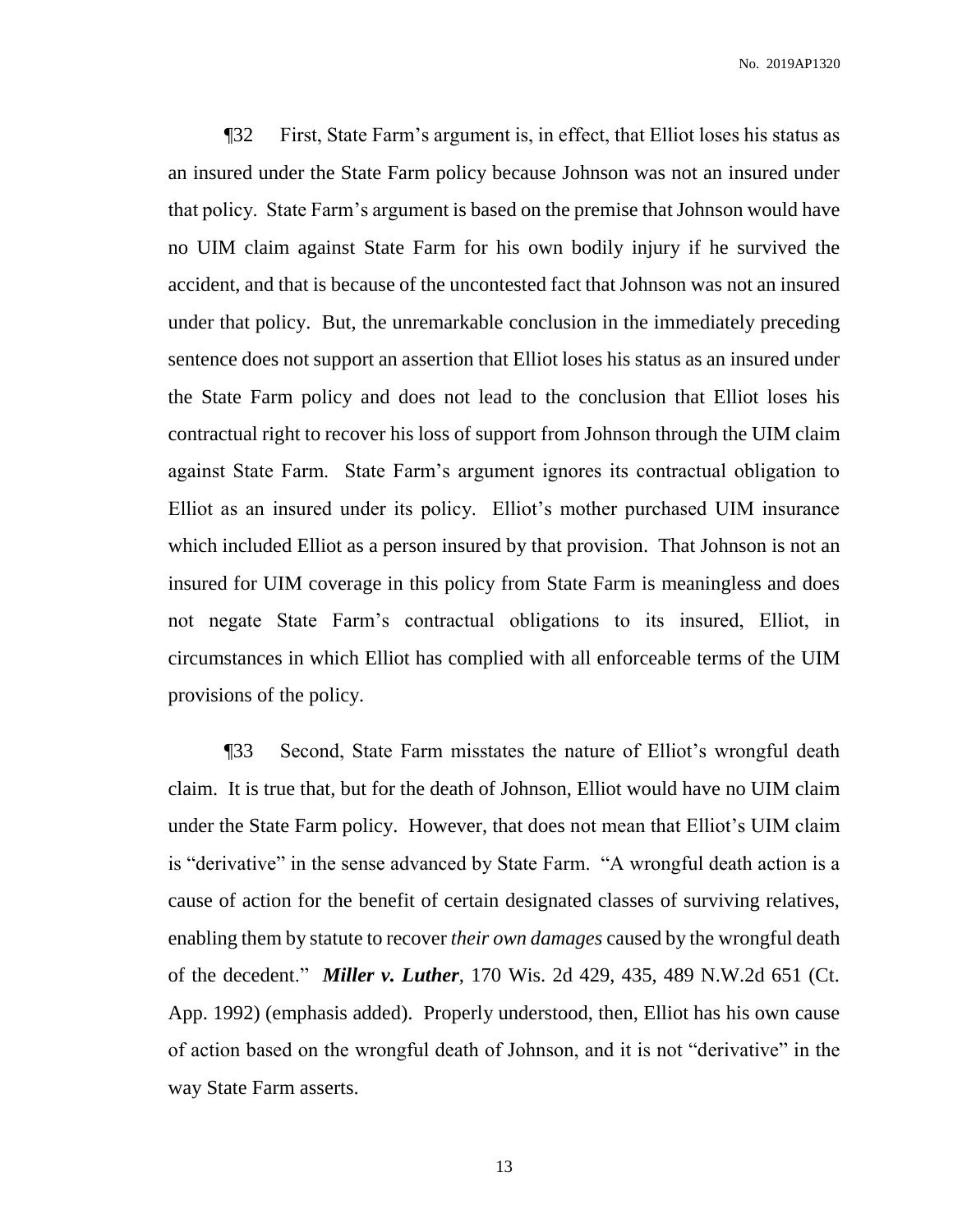¶34 For those reasons, we see no absurdity in Elliot recovering his personal damages as an insured under a liability policy purchased from, and pursuant to terms agreed to by, State Farm.

#### 3. Our Decision Does Not "Unsettle" Case Law Concerning Policy Limits.

 $\P$ 35 State Farm asserts that our interpretation of WIS. STAT. § 632.32(2)(d) will "upset well-settled law analyzing per person insurance policy limits for derivative claims." State Farm's argument is hard to follow but, as best we can tell, State Farm argues as follows: (1) Elliot's wrongful death claim is derived from Johnson's injury; and (2) Johnson was not an insured under the State Farm policy. State Farm appears to argue from those premises that Elliot has a UIM claim unconstrained by policy limits.

¶36 However, Elliot is an insured in his own right under the State Farm policy, and his wrongful death UIM claim remains subject to the policy limit for UIM claims set out in the State Farm policy. We see nothing in this situation that leads to a result adverse to Wisconsin law regarding policy limits.

### 4. Decisions From Other Jurisdictions Are Not Persuasive.

¶37 Finally, State Farm argues that decisions from other jurisdictions are persuasive evidence that our legislature did not intend WIS. STAT. § 632.32(2)(d) to mandate UIM coverage in situations in which the policy's insured has not sustained bodily injury. We reject State Farm's assertion.

¶38 The sole decision discussed by State Farm in briefing in this court is *Eaquinta v. Allstate Insurance Company*, 125 P.3d 901 (Utah 2005). That decision concluded that policy language restricting UIM coverage to instances in which an insured sustains bodily injury was consistent with the Utah statutory requirements.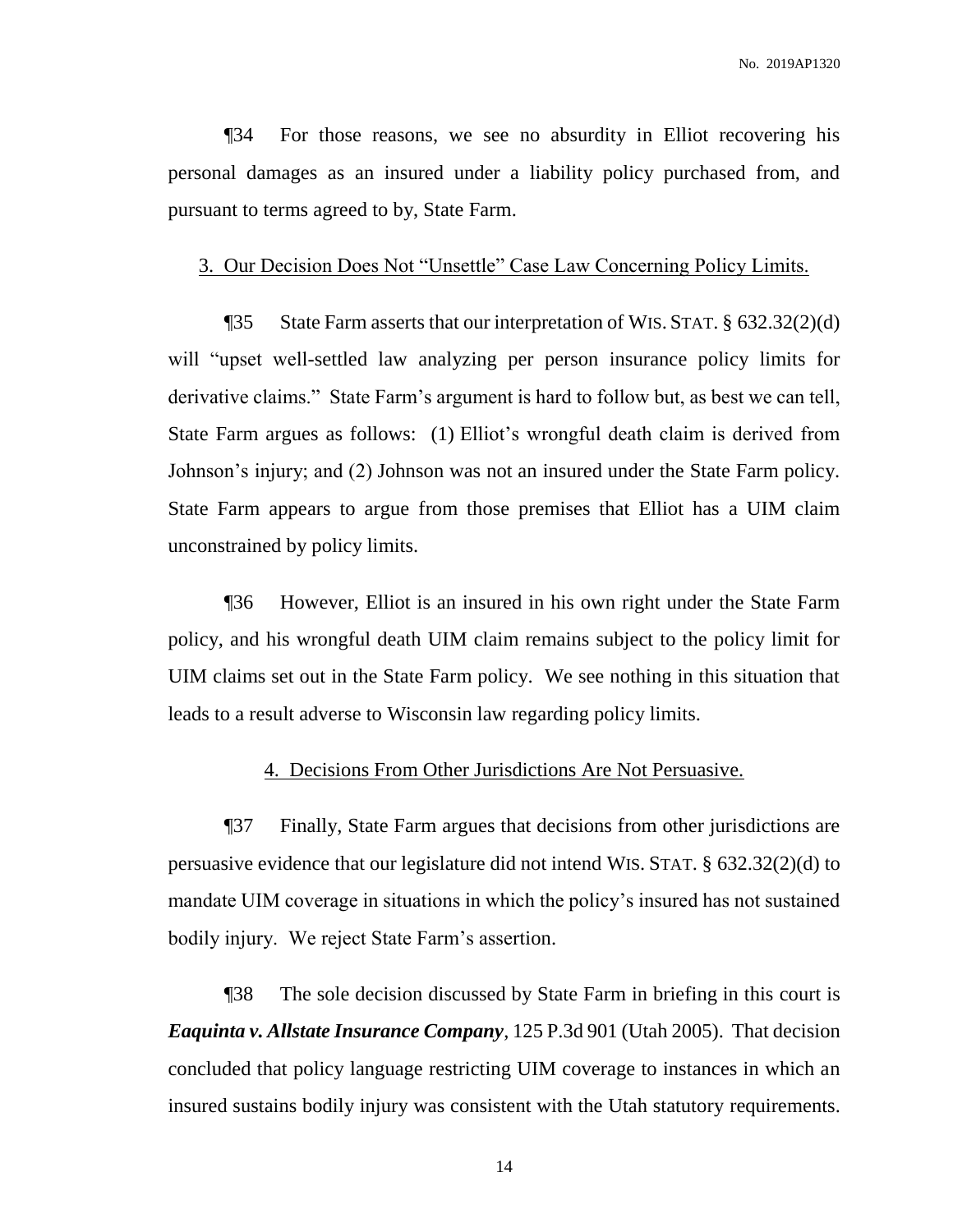*See id.* at 904-05. In *Eaquinta*, UIM coverage had a statutory definition nearly identical to WIS. STAT. § 632.32(2)(d): "Underinsured motorist coverage provides coverage for covered persons who are legally entitled to recover damages from owners or operators of underinsured motor vehicles because of bodily injury, sickness, disease, or death." *See* UTAH CODE ANN. § 31A-22-305(9)(a) (2001); *Eaquinta*, 125 P.3d at 904. However, the meaning of UIM coverage was further clarified by a separate statutory subsection. Section § 31A-22-305(10)(a) (2001) stated that UIM coverage "applies to bodily injury, sickness, disease, or death *of an insured while occupying or using a motor vehicle* …." *Eaquinta*, 125 P.3d at 905 (emphasis omitted and added). Based on the latter statutory provision, the *Eaquinta* court concluded that the relevant policy language was not inconsistent with the Utah statutory requirements. *Id.*

¶39 WISCONSIN STAT. § 632.32 does not contain statutory language limiting UIM coverage to injuries sustained by an insured. As a result, State Farm's reliance on *Eaquinta* is misplaced.

¶40 In a footnote in briefing in this court, State Farm lists citations to other decisions in an attempt to support its assertion that other jurisdictions have concluded that statutory provisions "analogous to … [WIS. STAT.] § 632.32(2)(d) do[] not mandate coverage for the damages arising from injuries to uninsured third parties." However, State Farm does not explain how the statutory provision in each of the cited decisions is analogous to the relevant Wisconsin statute or why we should look to those decisions for guidance. Therefore, we reject that undeveloped argument. *See State v. Pettit*, 171 Wis. 2d 627, 646-47, 492 N.W.2d 633 (Ct. App. 1992) (stating we do not address insufficiently developed arguments).